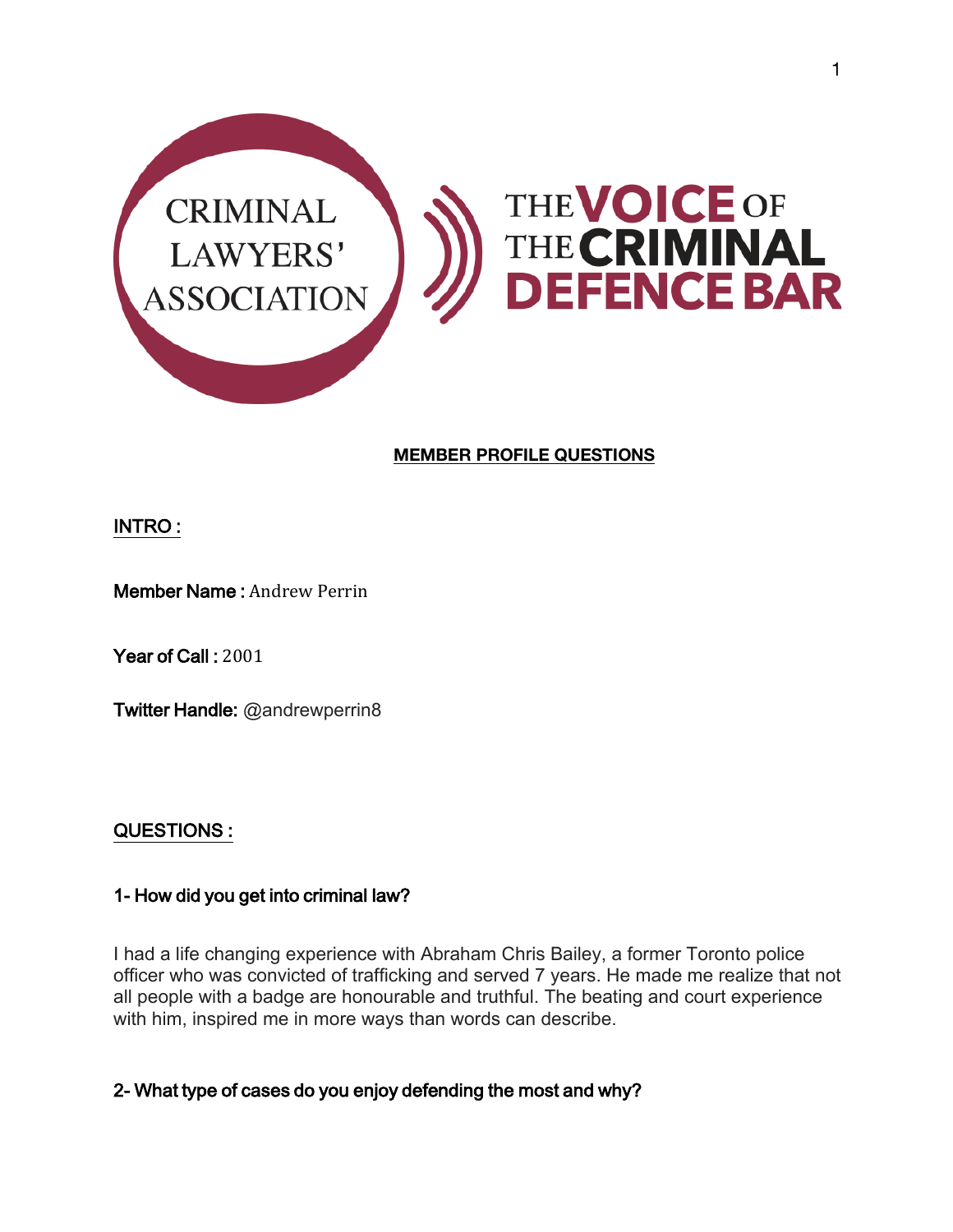I enjoy defending any case involving mainly Police witnesses, the most. My excitement comes from knowing that professional police witnesses need to be questioned and held accountable for the things that they say and do and I know I am up for that challenge.

#### 3- How did the practice of criminal law change you?

The practise has changed me in a way that words likely cannot describe. It has helped me realize that you can't always believe what you read and that editorial license can be a very dangerous proposition for a person accused of a crime. The practise has made me much more empathetic than I once was while at the same time fuelling my desire to uncover the truth about how things happen.

#### 4- If there is one thing only you would like to see change in criminal law, what would it be?

One thing that I would appreciate seeing change is the way in which we choose the people who govern the system in which we work. I would especially want to reenforce that the criminal Justice system is made to ensure that an accused person receives a fair trial and that the most important aspect of this is the presumption of innocence. I feel this is something that is waning and worthy of an "adjustment".

# 5- What advice would you give to your younger self when you first startedpractising

#### criminal law?

Be careful what you wish for!

# 6- How do you deal with bad work days?

I go fishing !

#### 7- What do you think of Zoom court?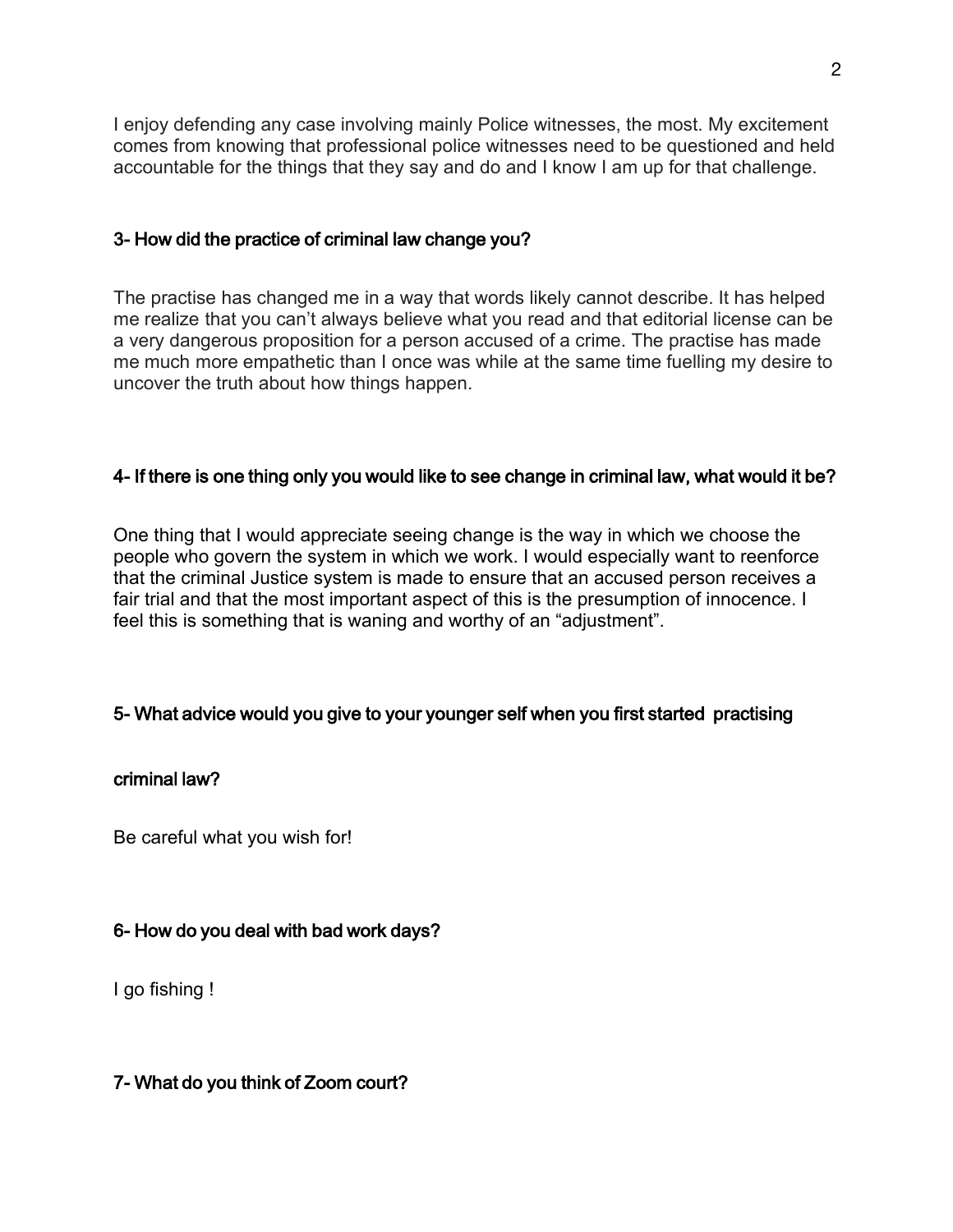I prefer a bad day fishing than a good day in ZOOM court.

#### 8- Any embarrassing court story you're willing to share?

I was asked by a judge in Toronto superior court to stand behind the bar until my lawyer arrives. I was of course the lawyer (not an accused person) and the judge soon realized his oversight and apologized. I was a younger man at the time and the judge said in passing "Mr. Perrin, has anyone ever told you that you look Like jesse Ventura?" I replied with "No sir not ever … but it is true that he does look like me." There was a chuckle and a laugh and we proceeded to have our client released after a bail review at Christmas time.

#### 9- Who is your role model/inspiration in criminal law?

My inspiration in criminal law is and always will be the criminal defence lawyers (you know who you are) who have remained true to their beliefs and who refuse to forget or disabuse themselves of the fact that everyone in this system ( and I mean EVERYONE) puts their pants on one leg at a time.

#### 10- What's your favourite song?

Folsom prison blues - Johnny Cash

# 11- How do you maintain work life balance and how do you deal with the stress of the job?

Fishing and beer and the Leafs seem to be my go to (s).

# 12- What is your biggest legal inspiration?